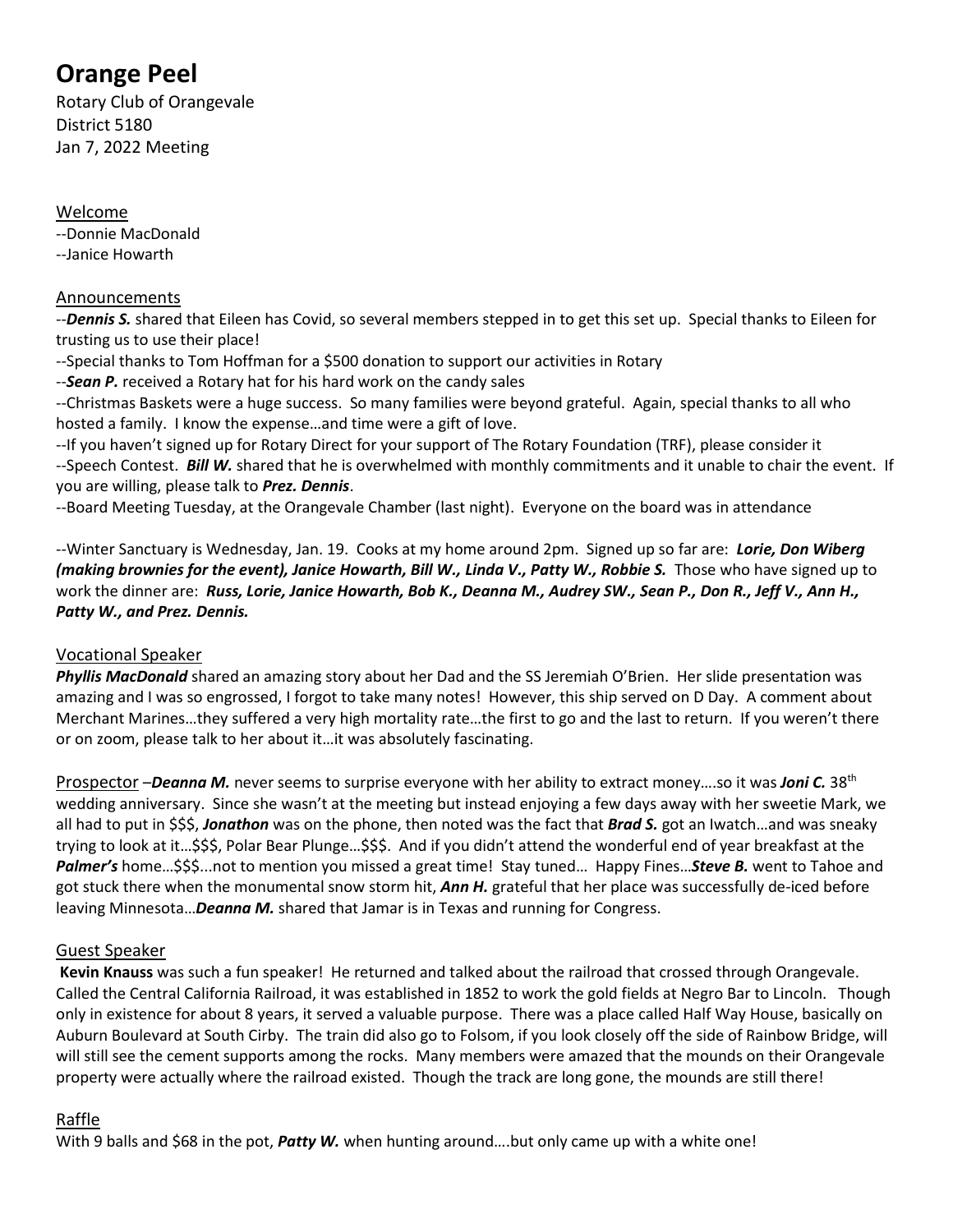#### Upcoming Speakers for January

--Jan 14 – Dr. Aaron Lech …talking about his Optometry trip to India --Jan. 21 – Elyse Polis…talking about Weave and Sheriff Response Team --Jan. 28 – Barry Ross …sharing updates about Orangevale Park and Rec. --Feb. 4 – Club Assembly

Jobs for Next Week Greeters – *Don M. & Mike McK.* (be there at 6:30am) Invocator – *Lorie R.* Vocational – *Don M.* Raffle Ticket Seller – *Patty W.* (be there at 6:30am)

Note from your Editor: Attached are the Approved Board Minutes from our December Meeting. The new year means some new changes…. Should you have any questions about the minutes, please talk to our wonderful club secretary, Phyllis MacDonald.

Thought for today...as we deal with a New Year

"Everybody needs a passion. That's what keeps life interesting. If you live without passion, you can go through life without leaving any footprints." *--Betty White*

Pictures following thanks to *Bob K.*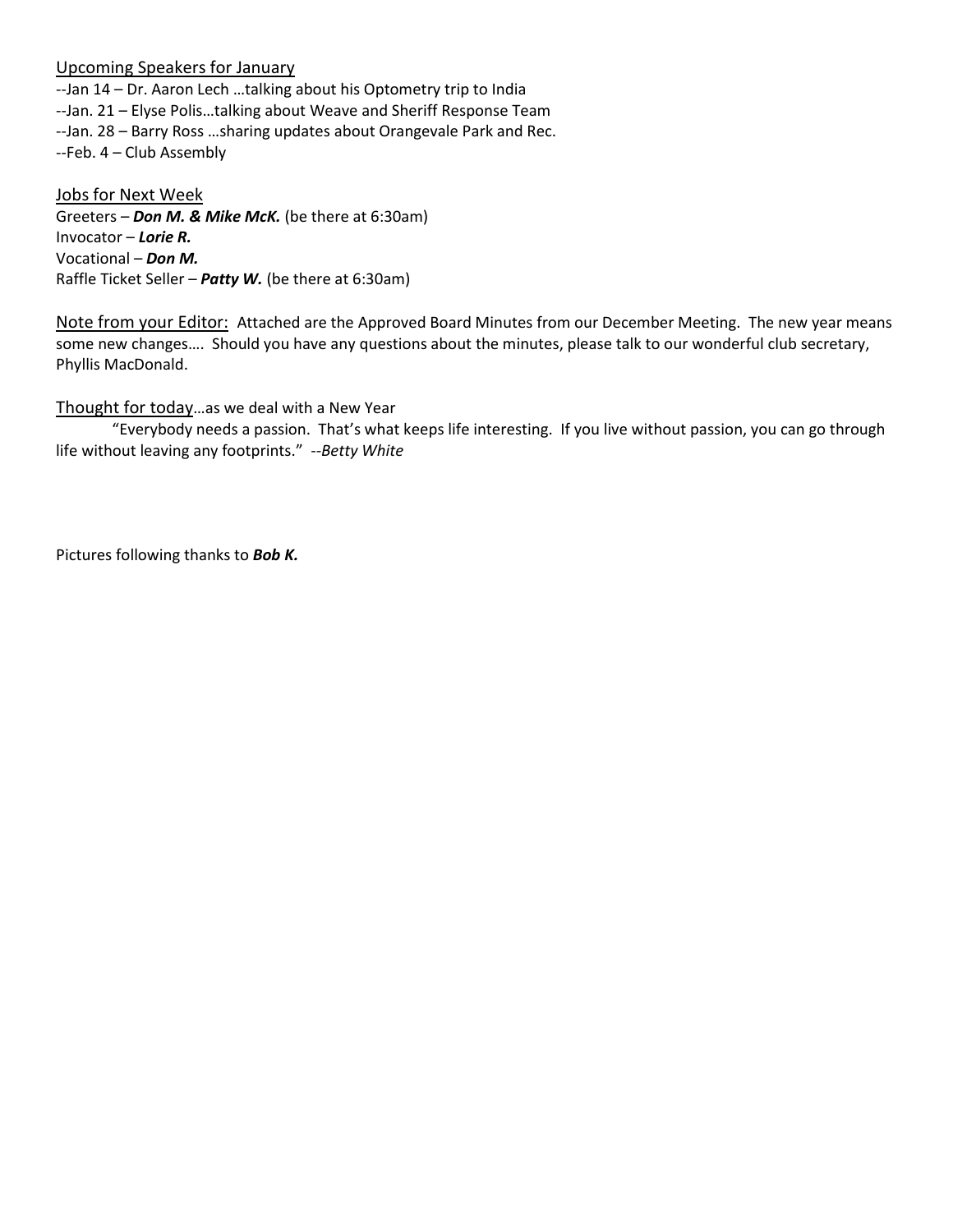